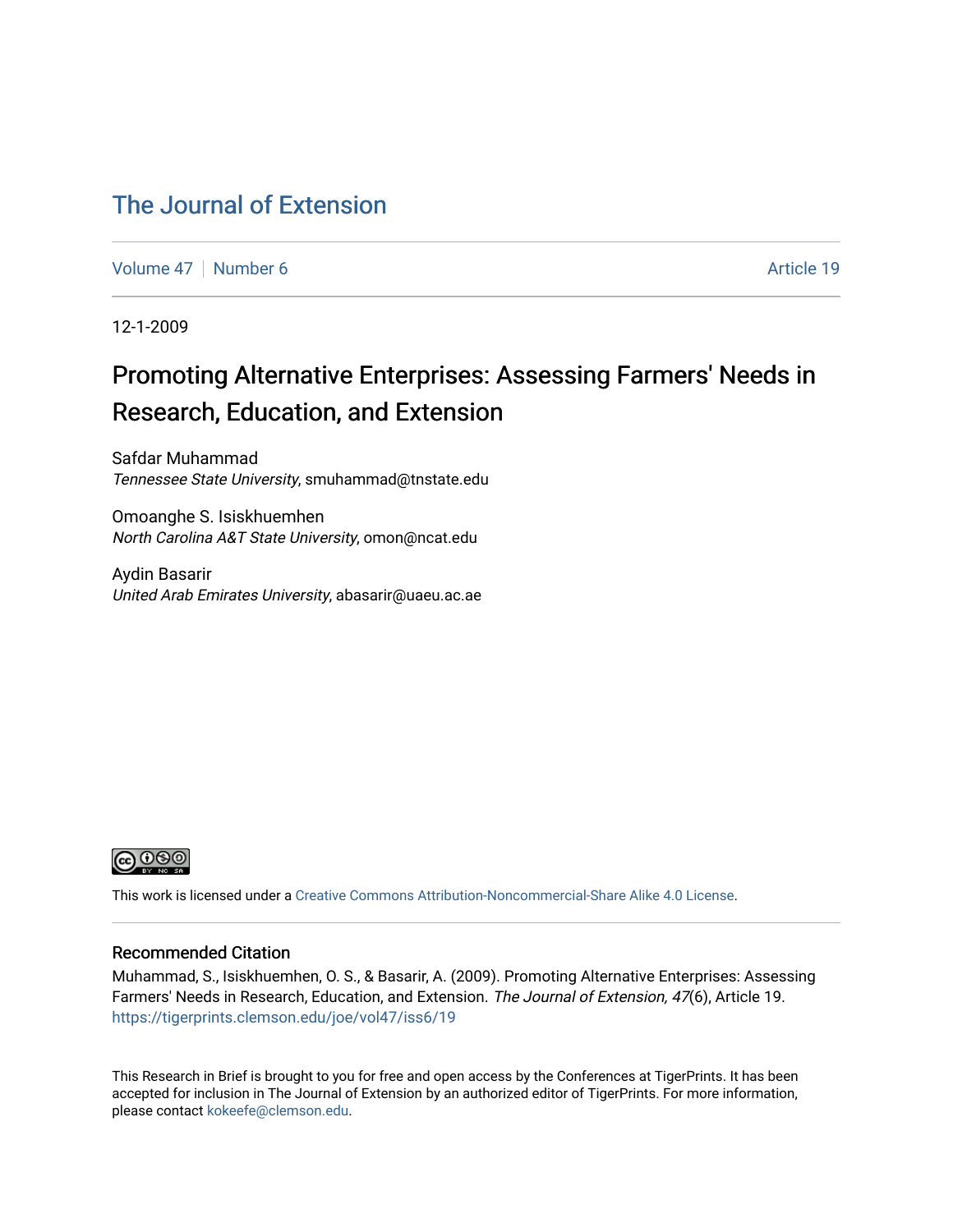

## **December 2009 Volume 47 Number 6 Article Number 6RIB5**

[Return to Current Issue](http://www.joe.org:80/joe/2009december/)

# **Promoting Alternative Enterprises: Assessing Farmers' Needs in Research, Education, and Extension**

#### **Safdar Muhammad**

Associate Professor Tennessee State University Nashville, Tennessee [smuhammad@tnstate.edu](mailto:smuhammad@tnstate.edu)

**Omoanghe S. Isikhuemhen** Assistant Professor North Carolina A&T State University Greensboro, North Carolina [omon@ncat.edu](mailto:omon@ncat.edu)

**Aydin Basarir** Assistant Professor United Arab Emirates University Al-Ain, UAE [abasarir@uaeu.ac.ae](mailto:abasarir@uaeu.ac.ae)

**Abstract:** Small farms represent a significant proportion of the total U.S farms, and current trends in agriculture pose new challenges for their viability and survival. To meet such challenges, there is a need for introducing high-value non-traditional alternative enterprises. The study reported here explored goat, organic, and mushroom farming as potential alternative enterprises. Several focus group meetings were conducted in Tennessee and North Carolina to identify priority areas for future research, education, and outreach activities. The results from the study should contribute significantly to promoting and creating niche markets for proposed alternative enterprises among small farmers.

## **Introduction**

Small farms represent a significant proportion of the total U.S farms but have been continuing to decline in the last few decades. According to the Census 2002, small farms (annual gross sale less than \$250,000) represent about 93% of total U.S. farms. But about 71% of total U.S. farms have annual gross sale of less than \$25,000. Despite these facts, small farms have been facing a number of problems over the years that continue to challenge their viability (National Commission on Small Farms, 1998; USDA/CSREES, 2002).

Nowadays, small-scale farmers struggle to keep up with economic and technological changes that have affected the U.S. agricultural industry within the last few decades. Small farms are facing uncertainty and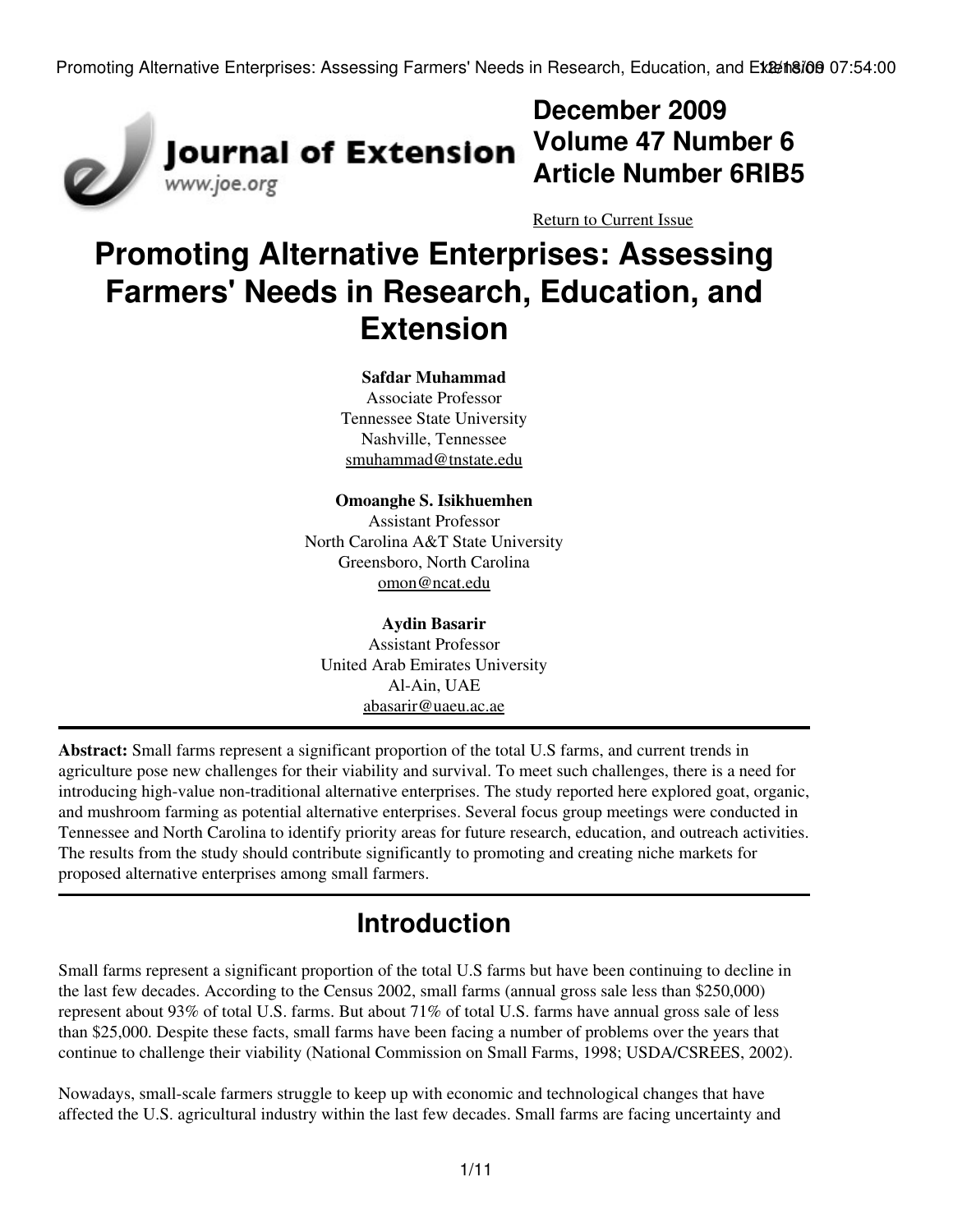additional risks in today's competitive world. It is necessary to acquire and use risk management tools and possess other marketing skills to survive in this competitive environment.

Small-scale farmers must be creative in order to compete with their large-farm counterparts. The small farms should seek innovative approaches to survive, such as more diversified enterprises and value-added activities as well as product and market development (Tubene & Hanson, 2002). The study reported here explored goat, organic, and mushroom farming as potential alternative enterprises for small farmers. Future research, education, and outreach activities are identified and prioritized to promote and create niche markets for proposed alternative enterprises among small and limited resource farmers.

### **Goat Industry**

The demand for goat meat has continued to increase significantly over the last few decades. The U.S. has lower production levels than its consumption (Solaiman, 2005), indicating an opportunity for expansion of the goat meat industry. Goat production in the U.S. also has increased significantly over the years. In 1977, when USDA began keeping statistics on goat slaughtered at federally inspected plants, approximately 45,000 goats were slaughtered nationwide (NASS, 2004). By 1997, slaughter numbers had risen to nearly 394,297, about 776% increase over the 20-year period. In 2004 this number reached almost 650,000 heads of goats, with more than 45% increase during 1999-2004 (Solaiman, 2005). Data on other slaughter facilities such as state-inspected slaughter facilities and on-farm slaughter is not available, making it difficult to estimate the exact number of goat slaughtered in the U.S.

The demand for goat meat is not only ethnicity-based. Goat meat is also in demand as a gourmet item and a healthy food. The total fat (2.58g) and saturated fat (0.79g) in goat meat is much lower than in chicken (3.50g and 1.10g respectively) (Luginbuhl, 2000).

Despite an increase in domestic production, United States is a net importer of goat meat (FAS, 2004). In 2004, total import of goat meat was 9,551 metric tons valued at \$28.05 million. However, it was only 3,630 metric tons valued at 7.85 million dollars in 1999. There was a 184% increase in total import of goat meat and 257% increase in total import value during 1999-2004 (Solaiman, 2005; FAS-USDA, 2004).

The goat industry has potential as an alternative enterprise for many small, part-time, and limited resource farmers. An increase in domestic production, import, and ethnic population indicates that prospects for the goat meat industry in the United States are promising.

## **Organic Farming**

According to Global Survey on Organic Agriculture (Willer, 2008), the global market for organic products reached a value of 38.6 billion U.S. dollars in 2006, with the vast majority of products being consumed in North America and Europe. Using 1997 sales data and annual growth rates from the International Trade Center ITC (2002), projected market size in 2010 will be at least \$46 billion in the European Union, \$45 billion in the United States, and \$11 billion in Japan. A survey in Europe, North America, and Japan indicated that 20 to 30% of consumers purchase organic foods regularly. Healthy annual growth rates of 15 to 30% are expected to continue in the coming years. It is suggested that the ever-growing demand for organic products offers attractive opportunities for producers including small farmers (Lohr, 1998).

By 2010, sales of organic foods are estimated to reach \$23.8 billion or 3.5% of total retail food sales in the United States (NBJ, 2004). Fruits and vegetables are by far the largest portion of organic sales at 39% (\$5.4 billion) of the total \$13.8 billion sale (NBJ, 2006).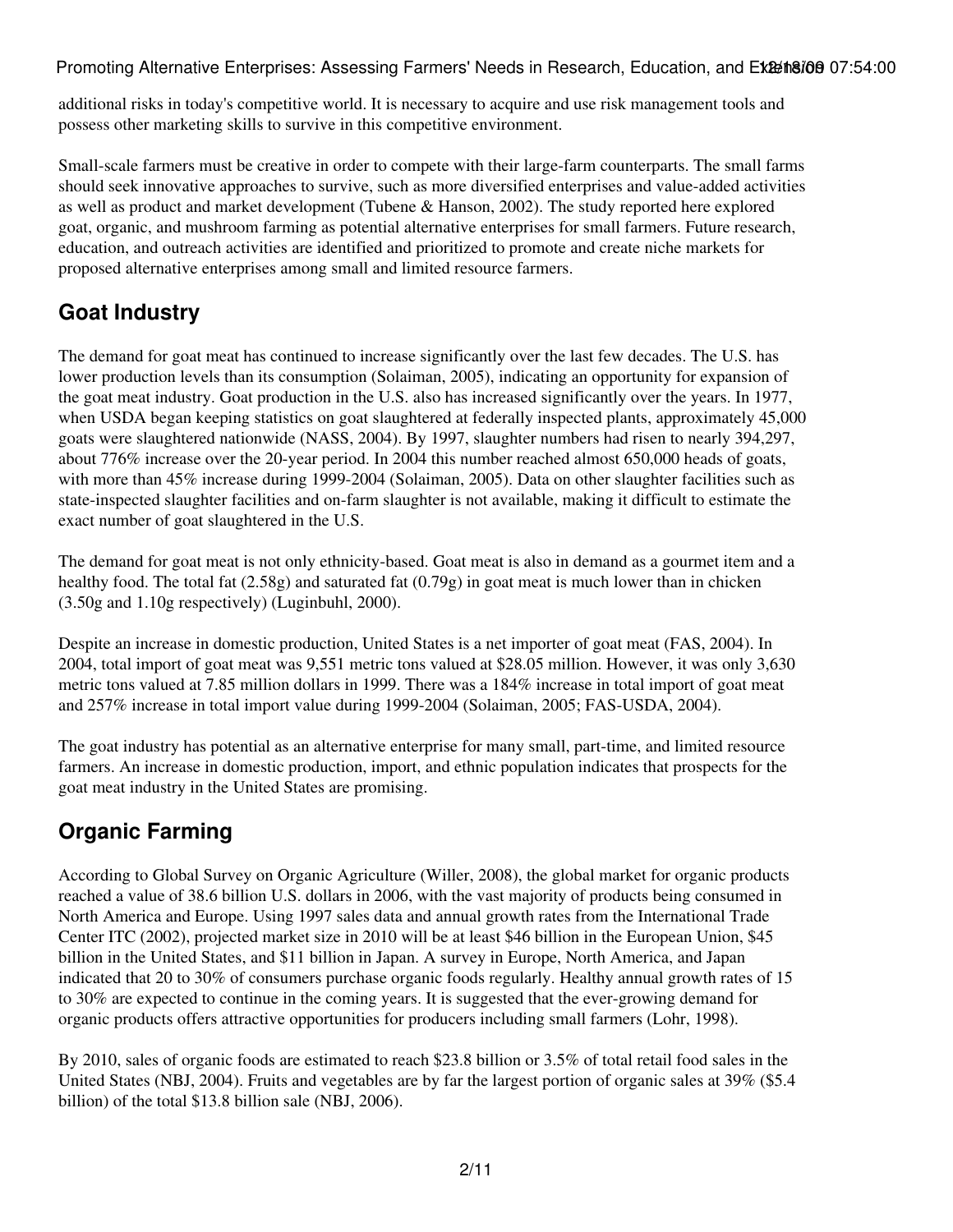Fresh produce remains the top-selling organic category, followed by nondairy beverages, breads and grains, packaged foods (frozen and dried prepared foods, baby food, soups, and desserts), and dairy products (Dimitri & Greene, 2002). In order to meet growing consumer demand, production of organic products also increased significantly. According to USDA-ERS (2005), total certified organic farmland acreage in the U.S. increased about 152% from 1,776,073 acres in 2000 to 4,003,975 acres in 2005. During 2002- 2005, there was an increase of about 264% in pasture/rangeland acreage, 112% for livestock, 126% for total poultry, and 270% for broilers production during the same period under the certified organic production.

Small farmers who are struggling and declining in numbers can take advantage of this rapidly growing, high-value subsector of the food industry. Organic farming can be adopted as an alternative enterprise in order to increase farm profitability. Growing demand, high price premium, uniform standards, and increased production of organic food products indicate an opportunity as potential alternative enterprise for small and limited resources farmers.

### **Mushroom Production**

The United States is the world's second largest mushroom producer (16%), following China, which accounts for 32% of total production. Mushroom is a leading U.S. specialty crop in terms of value of production. Mushroom is the fourth-leading vegetable commodity in terms of farm cash receipts—exceeded only by potatoes, tomatoes, and lettuce. U.S. mushroom consumption has been increasing over the past several decades. The per capita consumption of all mushroom totaled about 3.94 pounds in 2001, compared with about 0.69 pounds in 1965 (Lucier, Allshouse, & Lin, 2003).

Mushrooms are known to have nutritional qualities that are superior to those of many vegetables. Most of the specialty mushrooms are also reported to have medicinal properties. Shiitake, Maitake, and a few other mushrooms have been extensively studied and reported in Japan and many other countries in that region of the world (Chang & Miles, 2004). The current trends in mushroom production and consumption indicate opportunity as an alternative enterprise for small farmers.

## **Data and Methodology**

The data for the study reported here was collected through face-to-face interviews of selected farmers during focus group meetings in Tennessee and North Carolina. The county Extension offices provided the locations and other assistance in organizing these meetings. The survey questionnaire was developed, including the information on proposed alternative enterprises (goat, mushroom, and organic). The respondents were asked about their interest in and needs (research, education, and outreach) required to adopt these enterprises. Questions regarding demographic characteristics, useful sources of information, and obstacles and barriers in adopting alternative enterprises were also included in the survey. A total of 65 completed surveys from both states were used for the analysis. The main purpose was to identify priority areas for future research, education, and outreach activities that would be more effective and efficient in promoting alternative enterprises among small-scale farmers.

## **Results and Discussion**

### **Demographic Characteristics**

The demographic characteristics of respondents in Tennessee and North Carolina are shown in Table 1. The results showed that a majority of respondents were above 50 years old (74.2%), African-American (67.8%), educated (44.3% with college degree), and working off-farm (57.4%). The farming experience varies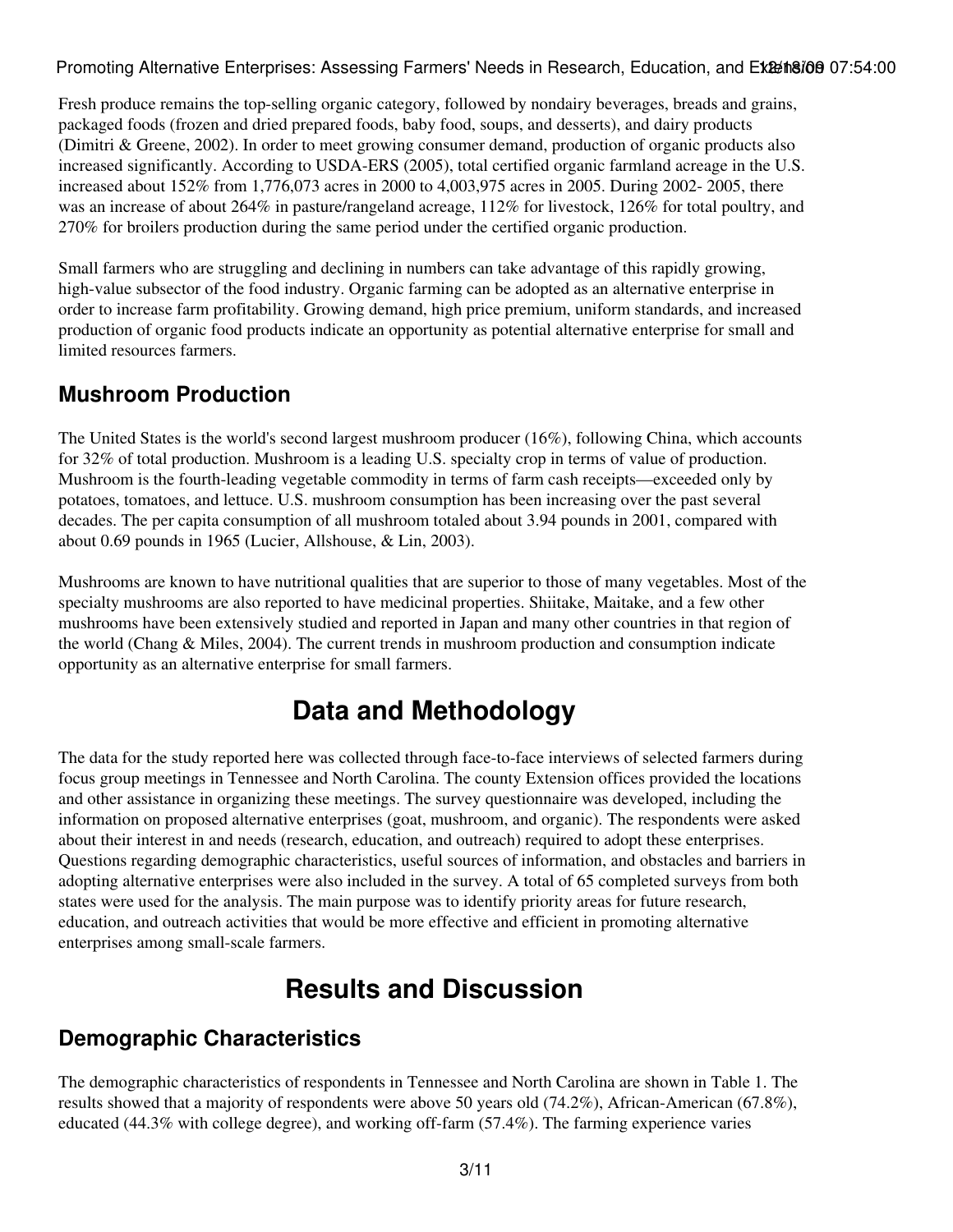significantly in Tennessee and North Carolina. The results showed 42.1% of farmers in Tennessee have farming experience of 30 years or more compared to 50% in North Carolina. About 90% of respondents have annual gross sales less than \$100,000. A Majority of the farmers worked off-farm in both states and average household size was 3.04.

|                         | <b>Tennessee</b> | <b>North Carolina</b> | <b>Total</b>     |
|-------------------------|------------------|-----------------------|------------------|
| Gender $(\%)$           |                  |                       |                  |
|                         | 61.1             | 53.1                  | 56.0             |
| Male                    | 38.9             | 46.9                  | 44.0             |
| Female                  |                  |                       |                  |
| Age $(\%)$              |                  |                       |                  |
|                         | $\boldsymbol{0}$ | 2.6                   | 1.7              |
| 18-25 Years             | 14.3             | 5.3                   | 8.5              |
| 26-35 Years             | 9.5              | 18.4                  | 15.3             |
| 36-50 Years             | 52.4             | 57.9                  | 55.6             |
| 51-65 Years             | 23.8             | 15.8                  | 18.6             |
| $> 65$ Years            |                  |                       |                  |
| Education $(\% )$       |                  |                       |                  |
|                         | 9.5              | $\boldsymbol{0}$      | 3.3              |
| Less than high school   | 38.1             | 27.5                  | 31.1             |
| High School Diploma/GED | 19.0             | 22.5                  | 21.3             |
| Some College            | 33.3             | 50.0                  | 44.3             |
| College Degree          |                  |                       |                  |
| Race $(\%)$             |                  |                       |                  |
|                         | 75.0             | 64.1                  | 67.8             |
| African-American        | 5.0              | $\boldsymbol{0}$      | 1.7              |
| Asian/Pacific Island    | $\mathbf{0}$     | 2.6                   | 1.7              |
| Hispanic                | 20.0             | 28.2                  | 25.4             |
| White                   | $\overline{0}$   | 5.1                   | 3.4              |
| Other                   |                  |                       |                  |
| Gross Annual Sales (%)  |                  |                       |                  |
|                         | 20.0             | 27.3                  | 25.0             |
| $<$ \$10,000            | 13.3             | 15.2                  | 14.6             |
| \$10,000-\$24,999       | 26.7             | 33.3                  | 31.3             |
| \$25,000-\$49,999       | 26.7             | 15.2                  | 18.8             |
| \$50,000-\$99,999       | 13.3             | 9.1                   | 10.4             |
| \$100,000-\$250,000     | $\boldsymbol{0}$ | $\boldsymbol{0}$      | $\boldsymbol{0}$ |
| $>$ \$250,000           |                  |                       |                  |
| Experience $(\%)^*$     |                  |                       |                  |
|                         | 15.8             | 17.6                  | 17.0             |
| 1-5 years               | $\boldsymbol{0}$ | 11.8                  | 7.5              |
| 6-10 years              | 10.5             | 14.7                  | 13.2             |
|                         |                  |                       |                  |

#### **Table 1.**

Demographic Characteristics of Respondents in Tennessee and North Carolina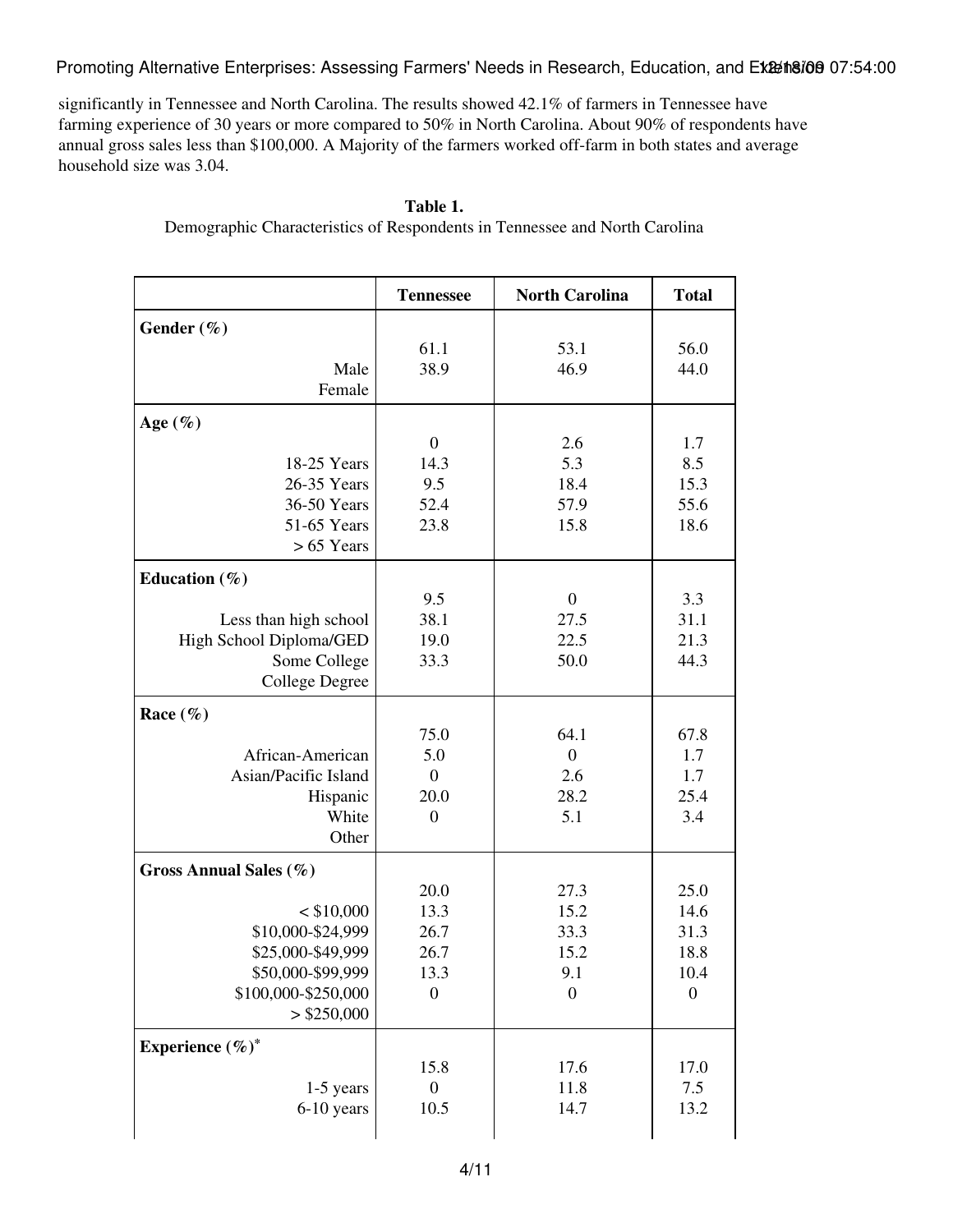| $11-20$ years<br>$21-30$ years<br>$>$ 30 years         | 31.6<br>42.1 | 5.9<br>50.0  | 15.1<br>47.2 |  |  |  |  |
|--------------------------------------------------------|--------------|--------------|--------------|--|--|--|--|
| Household size (No.)                                   | 2.67         | 3.19         | 3.04         |  |  |  |  |
| <b>Off-farm work</b> $(\%)$                            | 60.0         | 57.4<br>55.9 |              |  |  |  |  |
| *Significant at 90% confidence level using Chi-Square. |              |              |              |  |  |  |  |

### **Potential Alternative Enterprises**

Respondents were asked their opinion in determining the potential of goat, organic, and mushroom farming as alternative enterprises. The majority of respondents believed that goat (81%), mushroom (88.3%) and organic farming (66.7%) have potential to grow as alternative enterprises on their farms. In addition, a significant number of producers do not have much information about these enterprises (Table 2).

The respondents were also asked if they are currently involved in producing these enterprises on their farms. The results showed that goat production is currently a common enterprise among the farmers (26.5%), followed by mushroom (13%) and organic farming (10.8%). The majority also showed interest in mushroom production (75.9%), followed by organic (56.8%) and goat production (23.5%). The respondents' opinion regarding the potential and their interest in proposed alternative enterprises are given in Table 2.

| anı<br>٦. |  |
|-----------|--|
|-----------|--|

Farmers' Opinion Regarding the Potential of and Their Interest in Proposed Alternative Enterprises

|                            | Goat   | <b>Mushroom</b> | Organic |
|----------------------------|--------|-----------------|---------|
| <b>Potential</b>           | $(\%)$ | $(\%)$          | $(\%)$  |
| Have potential             | 81.0   | 88.3            | 66.7    |
| Not good                   | 4.8    | 1.7             | 8.3     |
| Don't know                 | 14.3   | 10.0            | 25.0    |
| <b>Interest</b>            |        |                 |         |
| <b>Currently Producing</b> | 26.5   | 13.0            | 10.8    |
| Interested                 | 23.5   | 75.9            | 56.8    |
| Unsure                     | 26.5   | 5.6             | 21.6    |
| Not interested             | 23.5   | 5.6             | 10.8    |

### **Assessing Research, Education, and Outreach Needs**

Farmers were asked if they have sufficient information about proposed alternative enterprises. The majority (80.7%) indicated that they need more information in order to adopt these alternative enterprises. Only 8.8% farmers had sufficient information regarding goat, organic, and mushroom farming. The areas in which the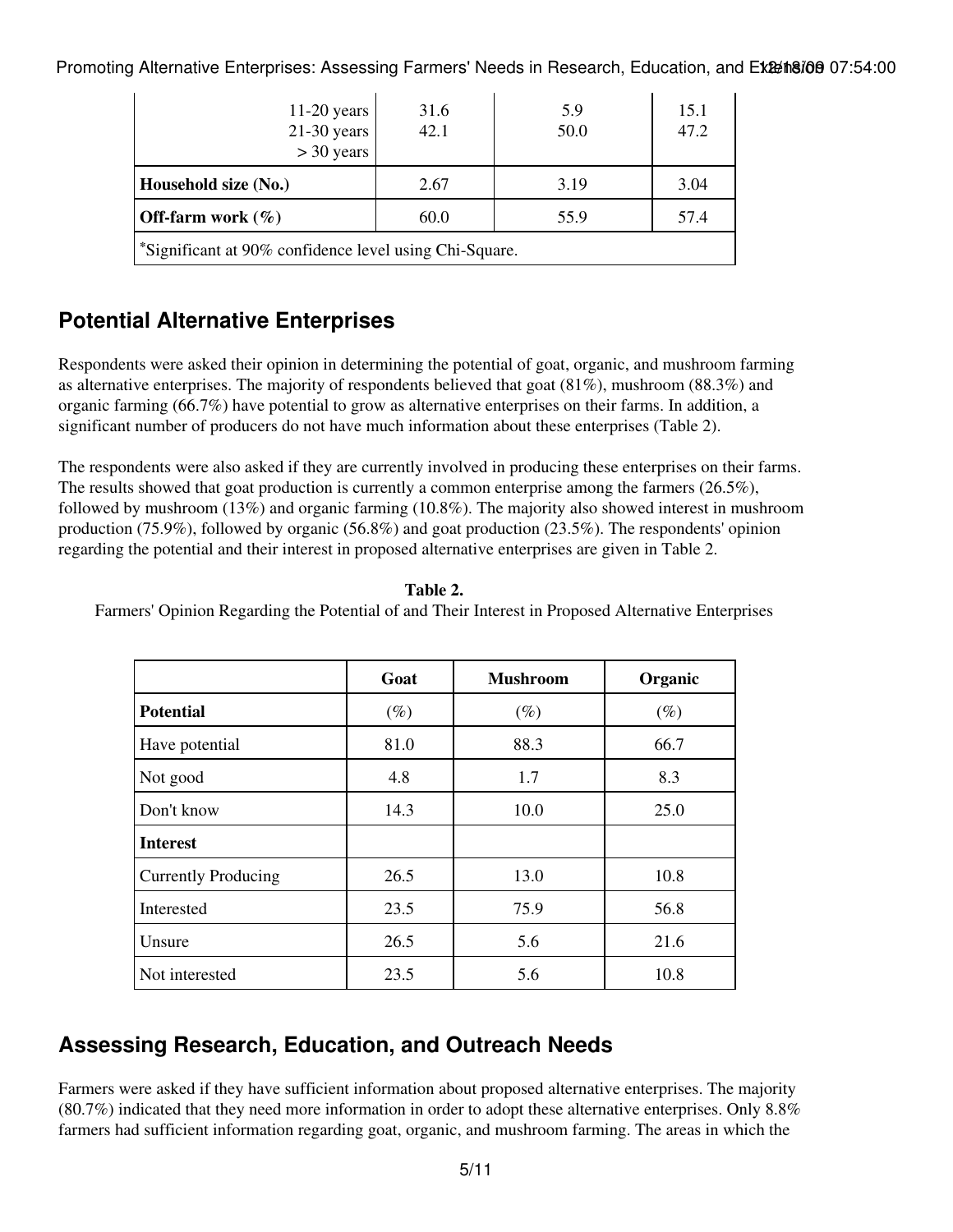respondents need more information were research (18.2%) and education/outreach (81.8%). The farmers also indicated their need areas in research (25%) and education/outreach (75%) in Tennessee compared to research (10%) and education/outreach (90%) in North Carolina. The assessment of farmers needs in different areas is shown in Table 3.

| <b>Current Level of Information</b> | <b>Tennessee</b> | <b>North Carolina</b> | <b>Total</b> |
|-------------------------------------|------------------|-----------------------|--------------|
| Sufficient                          | 11.8             | 7.5                   | 8.8          |
| Insufficient                        | 11.8             | 10.0                  | 10.5         |
| Need more                           | 76.5             | 82.5                  | 80.7         |
| <b>Need Areas</b>                   |                  |                       |              |
| Research                            | 25.0             | 10.0                  | 18.2         |
| <b>Education/ Outreach</b>          | 75.0             | 90.0                  | 81.8         |

#### **Table 3.**

Assessing Farmers' Current level of Information and Needs about Proposed Alternative Enterprises

### **Research Needs**

The respondents were asked to indicate the importance of various research activities that would enhance the adoption of alternative enterprises. The results showed that research activity to provide information on cost-benefit analysis was ranked first, followed by identifying niche markets and efficient production and management techniques. The first two choices of farmers in research activities were similar in both states. The farmers in Tennessee indicated their research need for risk management, which was ranked third. The mean comparison of responses using t-test in both states also found statistically significant differences in both states. The farmers in North Carolina gave more importance to research need areas such as cost-benefit analysis, efficient production and management techniques, nutritional value of the product/information, and value-added product development than farmers in Tennessee. The farmers' choices of various research activities with their ranks in Tennessee and North Carolina are shown in Table 4.

**Table 4.**

Importance of Research activities that will Enhance Adoption of Alternative Enterprises (Where 1=Very important and 4=Not important)

|                                                                  |        | <b>Tennessee</b> | <b>North</b><br>Carolina |             | <b>Total</b>   |             |
|------------------------------------------------------------------|--------|------------------|--------------------------|-------------|----------------|-------------|
| <b>Research Needs</b>                                            | Rank I | Mean             |                          | Rank   Mean | Rank           | <b>Mean</b> |
| Cost-benefit analysis*                                           |        | 1.26             |                          | 1.08        |                | 1.14        |
| Identify/create niche markets and<br>market channels development | 2      | 1.47             | 2                        | 1.19        | $\overline{2}$ | 1.27        |
| Risk management                                                  |        | 1.47             |                          | 1.52        | 6              | l 50        |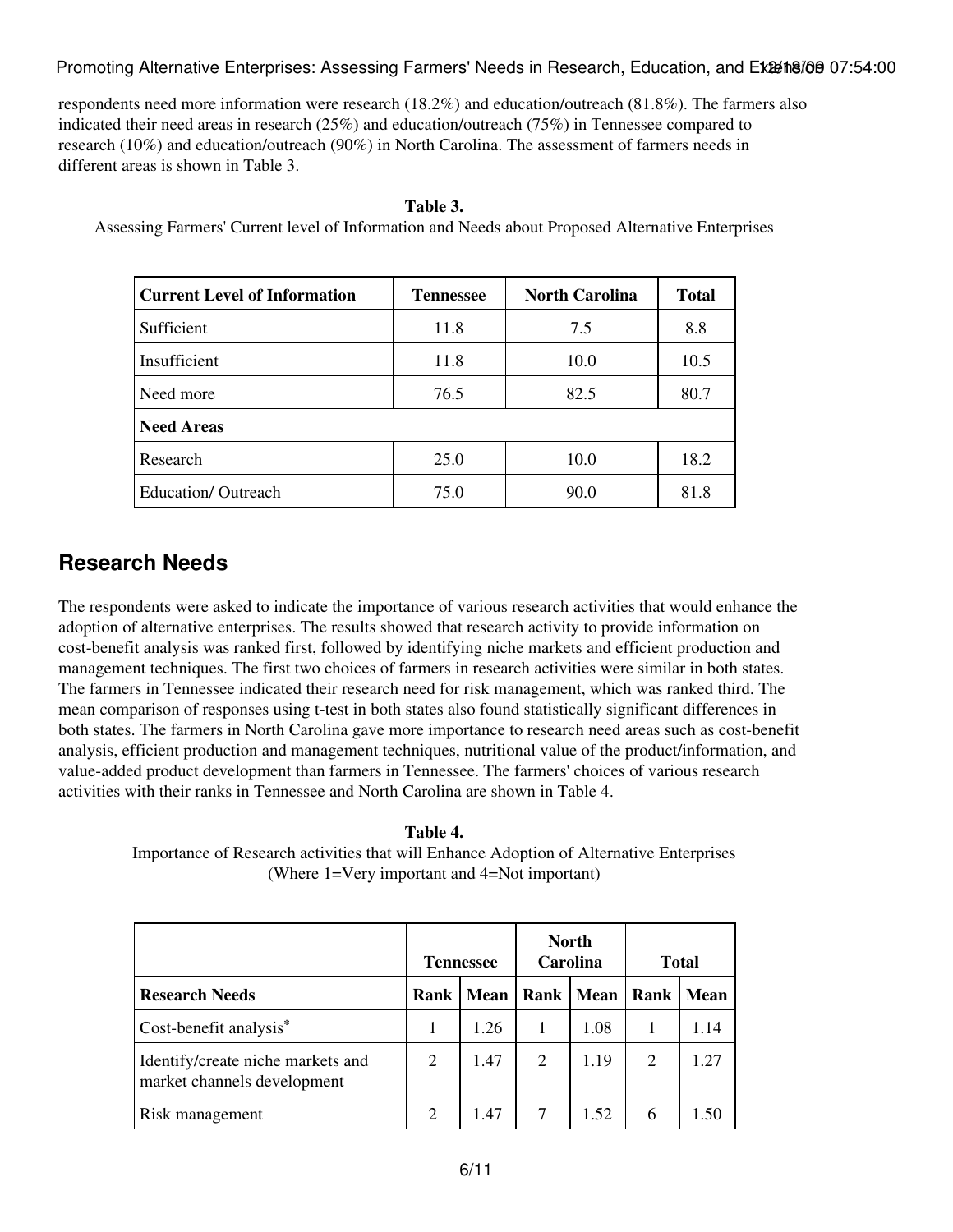| <b>Others</b>                                                                                               | 4  | 1.50 | 9              | 1.57 | 8  | 1.56 |
|-------------------------------------------------------------------------------------------------------------|----|------|----------------|------|----|------|
| Market information system                                                                                   | 5  | 1.56 | 5              | 1.36 | 5  | 1.43 |
| Efficient production and management<br>techniques*                                                          | 6  | 1.60 | 3              | 1.24 | 3  | 1.35 |
| Environmental impact                                                                                        | 7  | 1.67 | 8              | 1.53 | 9  | 1.57 |
| Animal health/integrated pest<br>management                                                                 | 7  | 1.67 | 10             | 1.71 | 10 | 1.69 |
| Nutritional value of the product-<br>information*                                                           | 9  | 1.71 | $\overline{4}$ | 1.27 | 4  | 1.40 |
| Value-added product development**                                                                           | 10 | 1.88 | 6              | 1.38 | 7  | 1.54 |
| Genetics/biotechnology                                                                                      | 11 | 2.06 | 11             | 1.81 | 11 | 1.90 |
| *** Significant at 99% confidence level using t-test<br>** Significant at 95% confidence level using t-test |    |      |                |      |    |      |

**\***Significant at 90% confidence level using t-test

### **Extension/Education/Outreach Needs**

When farmers were asked in which areas they need more information in order to enhance adoption of alternative enterprises, a majority (77.3%) of the farmers (75% in Tennessee and 80% in North Carolina) indicated that they need more Extension/education/outreach information. The farmers were also asked to rank their various needs in order to promote alternative enterprises. The results showed that their first Extension/education/outreach need was "food safety practices," followed by developing marketing skills and on-farm demonstration. It is important to design and provide outreach programs in these areas that will enhance adoption of alternative enterprises. The other significant needs identified by farmers were "production/management skills" and "regulations and requirements" to promote goat, organic, and mushroom farming. The various Extension/outreach activities identified by farmers with ranks in Tennessee and North Carolina are shown in Table 5.

The farmers' Extension/education/outreach needs in Tennessee and North Carolina were ranked and compared. The results showed that rankings of outreach needs in both states were significantly different. In Tennessee, developing marketing skills was ranked first, followed by "food safety practices" and "innovative information sources," while information about certification process and requirements was ranked first in North Carolina.

The mean response on outreach needs of farmers in Tennessee and North Carolina was also compared using t-test, and statistically significant differences were found. The result showed that farmers in North Carolina placed much higher importance on receiving information about certification process and requirements and food safety practices compared to farmers in Tennessee. The farmers in North Carolina also indicated their need to provide efficient information delivery and dissemination and better-trained Extension agents. The results will help policy makers to design programs differently in each state to meet specific needs of their farmers.

#### **Table 5.** Importance of Extension/Education/Outreach Needs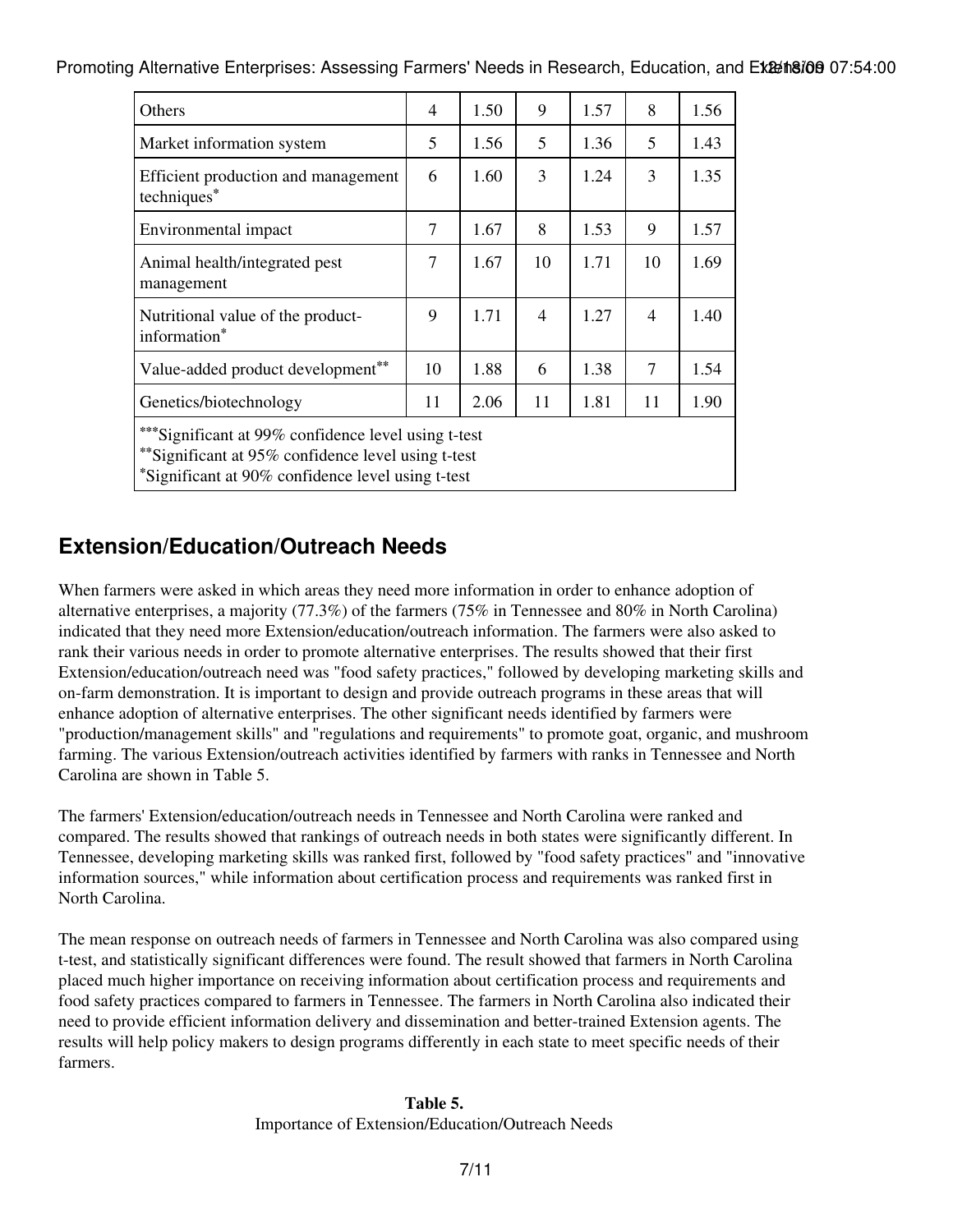|                                                                                                                                                                | <b>Tennessee</b> |             | <b>North</b><br><b>Carolina</b> |             | <b>Total</b>   |             |
|----------------------------------------------------------------------------------------------------------------------------------------------------------------|------------------|-------------|---------------------------------|-------------|----------------|-------------|
| <b>Factors</b>                                                                                                                                                 | Rank             | <b>Mean</b> | Rank                            | <b>Mean</b> | Rank           | <b>Mean</b> |
| Marketing skills                                                                                                                                               | $\mathbf{1}$     | 1.38        | 3                               | 1.27        | $\overline{2}$ | 1.31        |
| Food safety practices*                                                                                                                                         | $\overline{2}$   | 1.40        | $\overline{2}$                  | 1.17        | 1              | 1.25        |
| Innovative information sources (such<br>as Internet)                                                                                                           | 3                | 1.41        | 12                              | 1.55        | 8              | 1.50        |
| Risk management                                                                                                                                                | $\overline{4}$   | 1.42        | 16                              | 1.59        | 11             | 1.53        |
| On-farm demonstration                                                                                                                                          | 5                | 1.45        | 5                               | 1.30        | 3              | 1.35        |
| Production/management skills                                                                                                                                   | 6                | 1.47        | 6                               | 1.32        | $\overline{4}$ | 1.37        |
| Regulations and requirements                                                                                                                                   | 7                | 1.53        | 4                               | 1.29        | 5              | 1.38        |
| Record keeping and financial<br>management                                                                                                                     | 8                | 1.55        | 11                              | 1.49        | 9              | 1.51        |
| Value added products                                                                                                                                           | 9                | 1.58        | 14                              | 1.56        | 12             | 1.57        |
| Technology transfer                                                                                                                                            | 10               | 1.65        | 17                              | 1.59        | 14             | 1.61        |
| <b>Business incubators</b>                                                                                                                                     | 11               | 1.67        | 13                              | 1.55        | 13             | 1.59        |
| One-to-one assistance                                                                                                                                          | 12               | 1.75        | 8                               | 1.38        | 7              | 1.50        |
| Better outreach material                                                                                                                                       | 13               | 1.75        | 15                              | 1.57        | 16             | 1.63        |
| Certification process and<br>requirements***                                                                                                                   | 14               | 1.84        | $\mathbf{1}$                    | 1.15        | 6              | 1.40        |
| Efficient information delivery and<br>dissemination**                                                                                                          | 15               | 1.87        | $\overline{7}$                  | 1.35        | 10             | 1.52        |
| Others                                                                                                                                                         | 16               | 1.88        | 10                              | 1.40        | 17             | 1.69        |
| Better trained Extension agents***                                                                                                                             | 17               | 2.06        | 9                               | 1.39        | 15             | 1.63        |
| Increased number of Extension<br>agents                                                                                                                        | 18               | 2.29        | 18                              | 1.70        | 18             | 1.91        |
| ***Significant at 99% confidence level using t-test<br>**Significant at 95% confidence level using t-test<br>*Significant at 90% confidence level using t-test |                  |             |                                 |             |                |             |

(Where 1=Very important and 4=Not important)

### **Sources of Information**

The information sources regarded as most useful will play critical role in promoting proposed alternative enterprises to the farming communities. It will be important to identify and disseminate information about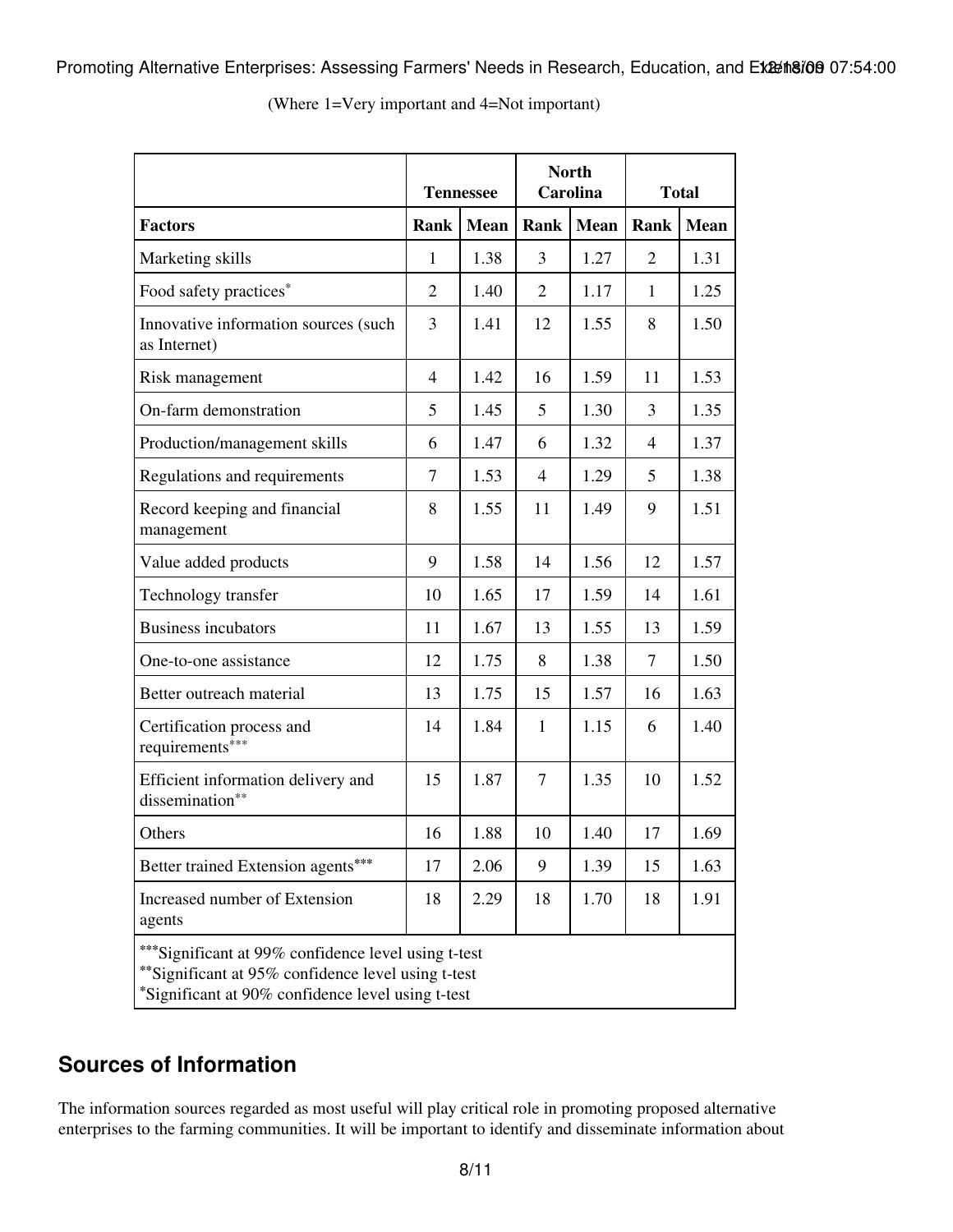alternative enterprises efficiently through the most trusted and used sources. For these reasons, farmers were asked to rank their major sources of information based on their usefulness. The results indicated that overall Internet was ranked first as a source of useful information, followed by county Extension office and their own research. The other farmers/neighbors and university/research stations were also preferred sources of information for the farmers.

It was found that Internet was ranked first as a useful source of information for farmers in Tennessee, followed by other farmers/neighbors and growers/marketing association. But farmers in North Carolina ranked their sources differently than those in Tennessee. In North Carolina, own research ranked first, followed by county Extension and university/research stations. The statistical comparison of mean of responses between two states also found that farmers in North Carolina put more importance on sources such as own research and private consultants. The mean response was found statistically significant using the t-test. The ranking of different sources of information in Tennessee and North Carolina are given in Table 6.

|                                                                                                                                                                  |                | <b>Tennessee</b> | <b>North</b><br>Carolina |             | <b>Total</b>   |             |  |  |
|------------------------------------------------------------------------------------------------------------------------------------------------------------------|----------------|------------------|--------------------------|-------------|----------------|-------------|--|--|
| <b>Useful Source of information</b>                                                                                                                              | <b>Rank</b>    | <b>Mean</b>      | <b>Rank</b>              | <b>Mean</b> | Rank           | <b>Mean</b> |  |  |
| Internet                                                                                                                                                         | 1              | 1.27             | 4                        | 1.50        | $\mathbf{1}$   | 1.41        |  |  |
| Other farmers/neighbors                                                                                                                                          | $\overline{2}$ | 1.50             | 5                        | 1.57        | 4              | 1.54        |  |  |
| Growers/marketing Associations                                                                                                                                   | 3              | 1.56             | $\overline{7}$           | 1.61        | 6              | 1.59        |  |  |
| County Extension office                                                                                                                                          | 4              | 1.65             | $\overline{2}$           | 1.39        | $\overline{2}$ | 1.48        |  |  |
| University/research stations                                                                                                                                     | 5              | 1.75             | 3                        | 1.46        | 5              | 1.57        |  |  |
| Own research*                                                                                                                                                    | 6              | 1.81             | $\mathbf{1}$             | 1.36        | 3              | 1.52        |  |  |
| Friends/family                                                                                                                                                   | 7              | 1.82             | 9                        | 1.90        | 8              | 1.87        |  |  |
| Magazines                                                                                                                                                        | 8              | 1.88             | 8                        | 1.74        | $\overline{7}$ | 1.80        |  |  |
| Others                                                                                                                                                           | 9              | 2.00             | 11                       | 2.00        | 10             | 2.00        |  |  |
| Scientific journals                                                                                                                                              | 10             | 2.07             | 10                       | 1.96        | 10             | 2.00        |  |  |
| Private consultants***                                                                                                                                           | 11             | 2.33             | 5                        | 1.57        | 8              | 1.87        |  |  |
| *** Significant at 99% confidence level using t-test<br>** Significant at 95% confidence level using t-test<br>*Significant at 90% confidence level using t-test |                |                  |                          |             |                |             |  |  |

**Table 6.** Major Sources of Information and their Usefulness (Where 1=very useful and 4=not useful)

## **Conclusions**

Small farms are seeking high-value alternative enterprises to increase their income and sustainability. The goat meat, organic agriculture, and mushroom farming enterprises have potential for meeting the above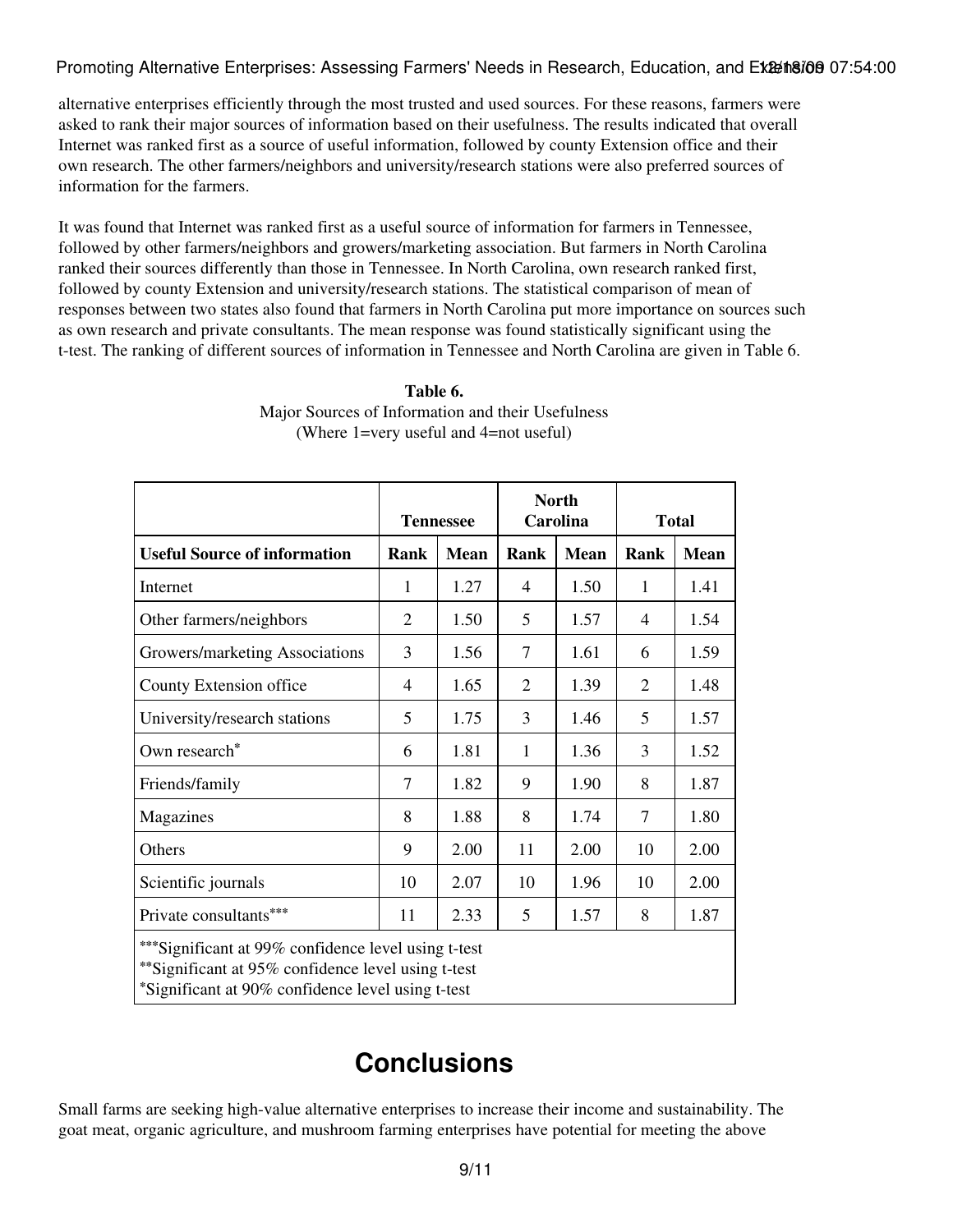criteria. Hence, small farmers can supplement their farm income by adopting these enterprises. The associated economic and environmental benefits of these enterprises are impressive.

In order to enhance adoption of alternative enterprises, there is a need for designing programs and activities based on priority areas identified from stakeholders inputs for future research, education, and outreach programs. The small farmers generally lack experience and appropriate technology for adopting new enterprises. Providing information on cost of production and overall farm income will be helpful because cost and income are usually the main considerations when adopting new enterprises. The higher cost of production and lack of enough information about markets affect decisions to adopt these enterprises.

Future research efforts should focus on cost-benefit analysis and identifying tools to manage risks associated with these enterprises. Extension and outreach programs should provide innovative information-delivery methods, including Internet and on-farm demonstration for small farmers. It was also concluded that designing and providing educational programs in developing marketing skills, food safety practices, regulations, and requirements would have a positive impact in promoting alternative enterprises.

#### **Acknowledgements**

Dr. Safdar Muhammad is currently on professional leave and working at United Arab Emirates University as Associate Professor and can be reached by email at  $\leq$  muhammad@uaeu.ac.ae>. The project was supported by the National Research Initiative (NRI) of the USDA Cooperative State Research, Education and Extension Service, Grant number #. 2005-35618-15748. The authors would like to thank Extension staff in Tennessee and North Carolina for their assistance in organizing focus group meetings. The contribution provided by Dr. Fisseha Tegegne and Dr. Enefiok Ekanem, Tennessee State University was greatly appreciated by the authors.

### **References**

Chang, S. T., & Miles, P. G. (2004). *Mushrooms: Cultivation, nutritional value, medicinal effect, and environmental impact*. 2nd edition, CRC Press, Washington, D.C.

Dimitri, C., & Greene, C. (2002). Recent growth patterns in the U.S. organic foods markets, *Agriculture Information Bulletin* No. 777, U.S. Department of Agriculture, Economic Research Service, September. Retrieved May 3, 2008 from: <http://www.ers.usda.gov/publications/aib777/>

International Trade Center UNCTAD/WTO (ITC). (2002). Organic agriculture worldwide 2002. statistics and future prospects. Chapter 6 - Market Situation.

Lohr, L. (1998). Implications of organic certification for market structure and trade. *American Journal of Agricultural Economics,* Vol. 80, No. 5, 1125-1129.

Lucier, G., Allshouse, J., & Lin, B. (2003). Factors affecting U.S. mushroom consumption. Outlook Report from Economic Research Service, USDA. VGS 295-01, March.

Luginbuhl, J. (2000). Meat goat production in North Carolina. College of Agriculture and Life Sciences, North Carolina State University.

National Business Journal (NBJ). (2006). The NBJ/SPINS Organic Foods Reports 2006, Penton Media, Inc.

National Business Journal (NBJ). (2004). The NBJ/SPINS Organic Foods Reports 2004, Penton Media, Inc.